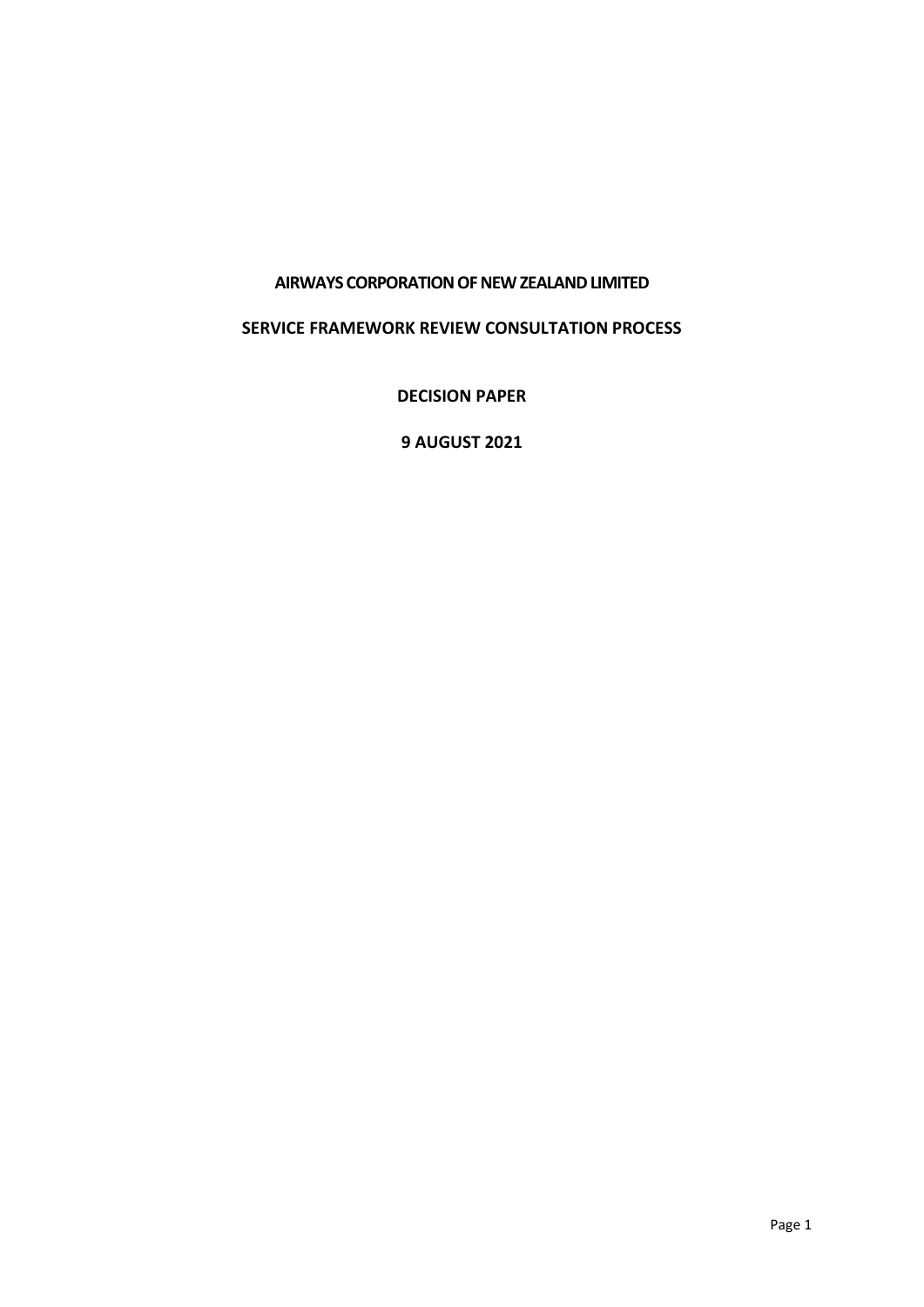# Contents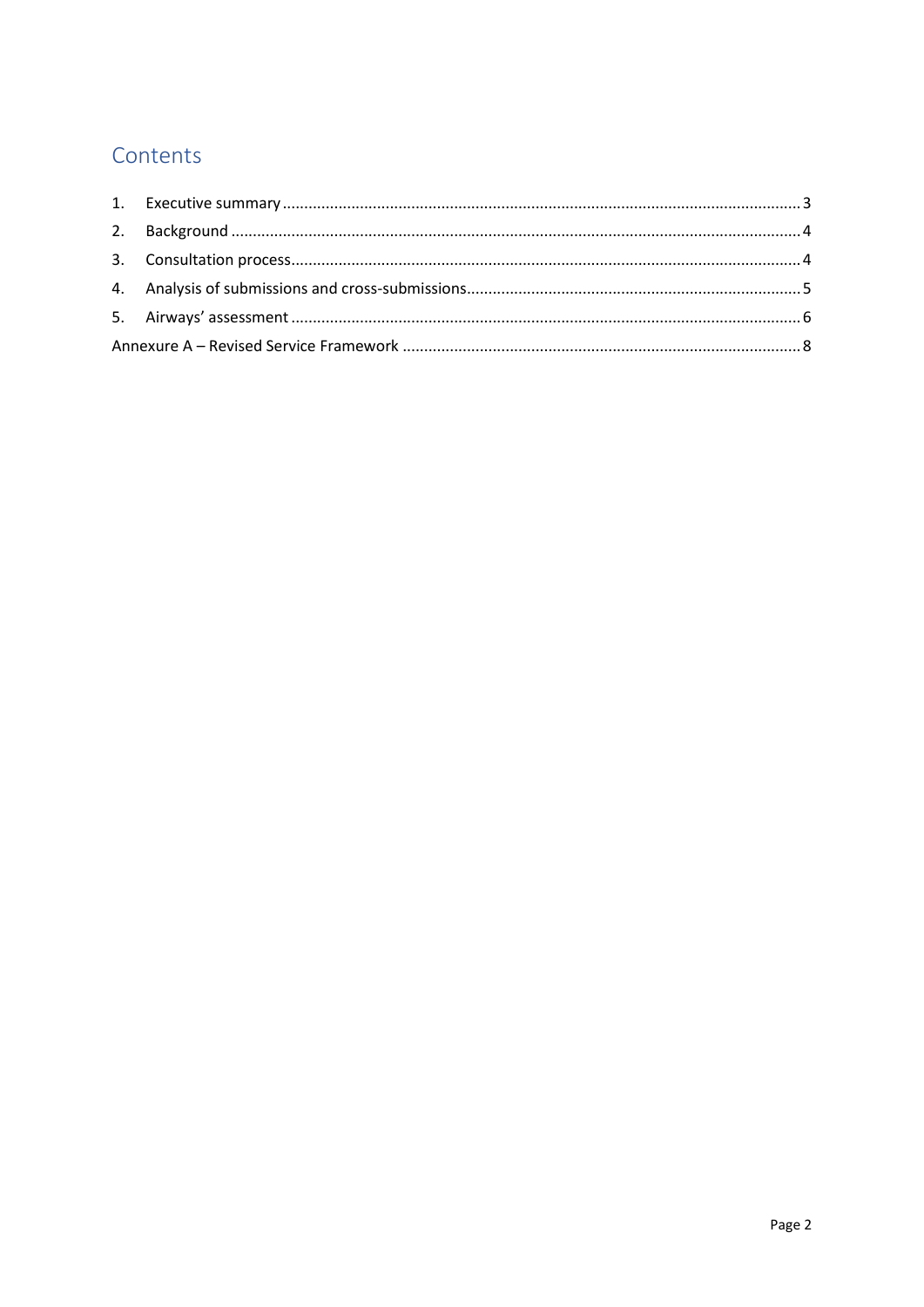## <span id="page-2-0"></span>1. Executive summary

- 1.1. This paper outlines Airways' decision not to make any major changes to its Service Framework at this time, following industry consultation.
- 1.2. The Service Framework provides an outline of the basis on which Airways supplies its key air navigation services (**ANS**). Airways sought industry views on whether the current Service Framework can be improved and whether there are underlying structural issues that prevent Airways from supplying services in efficient and cost-effective ways. It asked whether the Service Framework should recognise a distinction between base services over which Airways has a statutory monopoly (**base services**), and aerodrome air traffic management services (**ATMS**) for which Airways is currently the only certified provider, but which can be supplied by other providers (**contestable services**).
- 1.3. Airways published a draft revised Service Framework and an accompanying consultation paper. Consultation of the industry took place between 4 May and 30 June 2021, allowing time for submissions and cross-submissions. Airways received 14 submissions and 3 crosssubmissions.
- 1.4. Airways has considered all submissions carefully and appreciates the effort that stakeholders have put into sharing their views.
- 1.5. Submitters recognised the challenges that Airways is facing in the current climate, and its obligation as a state-owned enterprise to operate in an efficient and financially responsible manner.
- 1.6. Nevertheless, most submitters indicated that they were not convinced of the merits of drawing a distinction between base services and contestable services in the Service Framework without further economic analysis and discussion.
- 1.7. Airways has therefore decided not to make any major changes to its Service Framework at this stage. It will now proceed to the planned consultation on the Pricing Framework, Standard Terms and Conditions and the commercial terms of its relationships.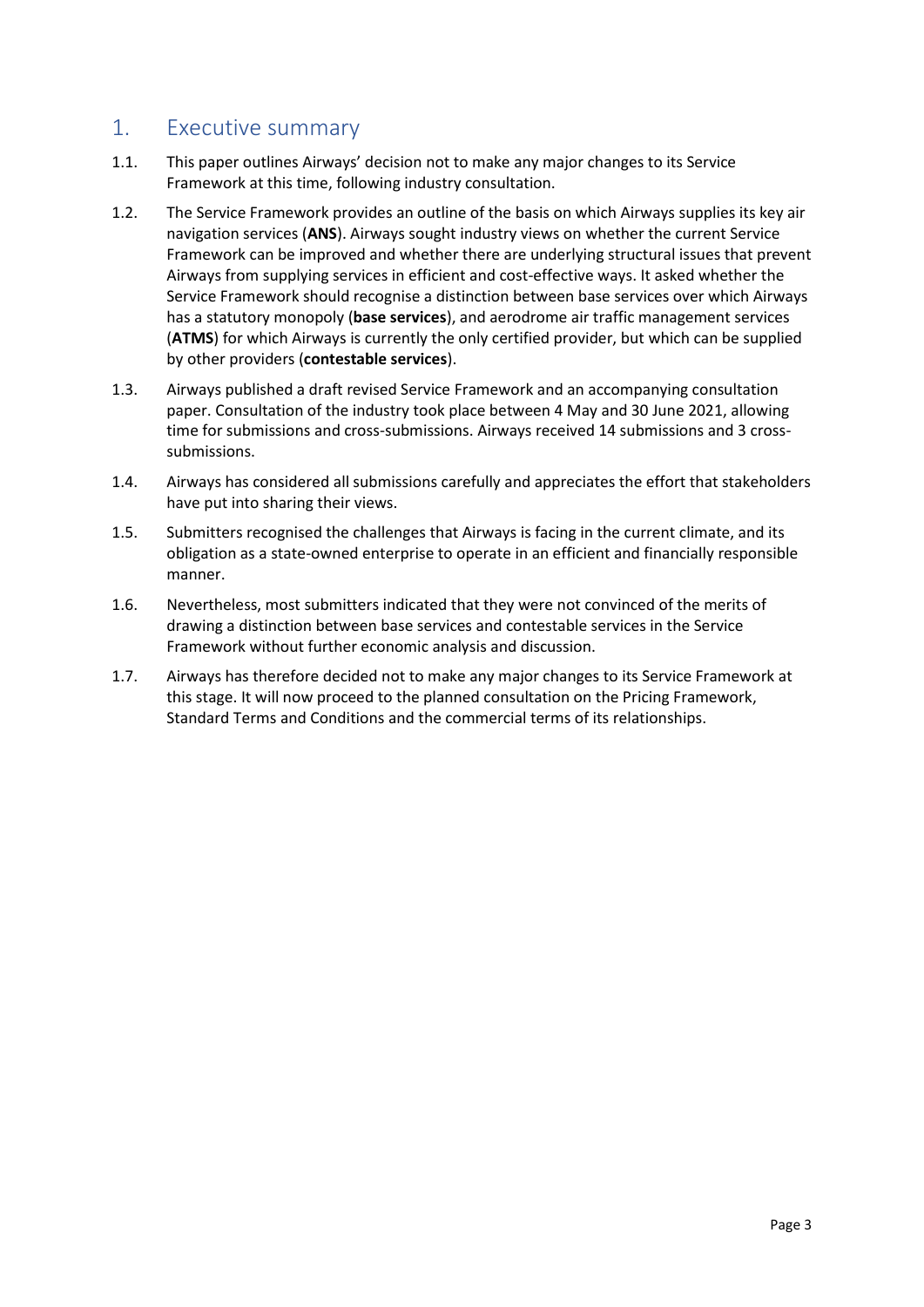# <span id="page-3-0"></span>2. Background

- 2.1. As part of its new customer strategy, Airways has taken the opportunity to review its Service Framework and Pricing Framework. Airways identified the following objectives for its proposal:
	- a) a modern, fit for purpose aviation system that delivers safety and efficiency;
	- b) alignment with the aviation industry's commercial imperatives;
	- c) productive relationships with our customers and stakeholders;
	- d) closer alignment between customer relationships and the provision of Airways services; and
	- e) frameworks that incentivise innovation and quality outcomes.
- 2.2. In opening consultation on the Service Framework, Airways wanted to hear industry views on whether there were underlying structural issues that prevent Airways from supplying services in more efficient and cost-effective ways.
- 2.3. In particular, Airways sought views on whether contestable services should be treated differently to statutory monopoly (or base) services. Contestable services are purchased by airports to support their business. The kind of services that will be appropriate, and the terms on which those services are provided, may vary from airport to airport. Airways wanted to explore whether those services should be offered directly to airports on a commercial basis, instead of grouped with base services provided around the country. That approach could enable these services to be provided efficiently, to reflect the regulatory framework, and to set conditions that support allowing competitors to enter the market.
- 2.4. The Service Framework consultation is the first of a three-stage review. The second stage is to consider the commercial terms on which services are provided. This will involve reviewing the Pricing Framework, the Standard Terms and Conditions and other commercial terms, including contractual arrangements, under which Airways supplies its services. The third stage is to reset prices to take effect from 1 July 2022, taking into account any changes to the Pricing Framework and other commercial arrangements.

### <span id="page-3-1"></span>3. Consultation process

- 3.1. Our consultation opened on 4 May 2021 with the publication on our public website of:
	- a) the Service Framework Review Consultation Paper (**consultation paper**) setting out Airways proposal and questions to submitters, <sup>1</sup> and
	- b) the Proposed Revised Airways Service Framework showing marked up changes should the proposal be adopted by Airways.<sup>2</sup>
- 3.2. A key component of Airways' proposal was to amend the Service Framework to reclassify ATMS from a base service to a contestable service, to recognise its different status under the regulatory framework, to facilitate interacting with airports as direct customers, and to support the entry of ANS competitors into the New Zealand market in the interests of efficiency and productivity.
- 3.3. Changes to operational services was out of scope.

<sup>1</sup> <https://www.airways.co.nz/assets/Documents/Service-Framework-Consultation-Document.pdf>

<sup>2</sup> <https://www.airways.co.nz/assets/Documents/Proposed-Revised-Airways-Service-Framework-v3.pdf>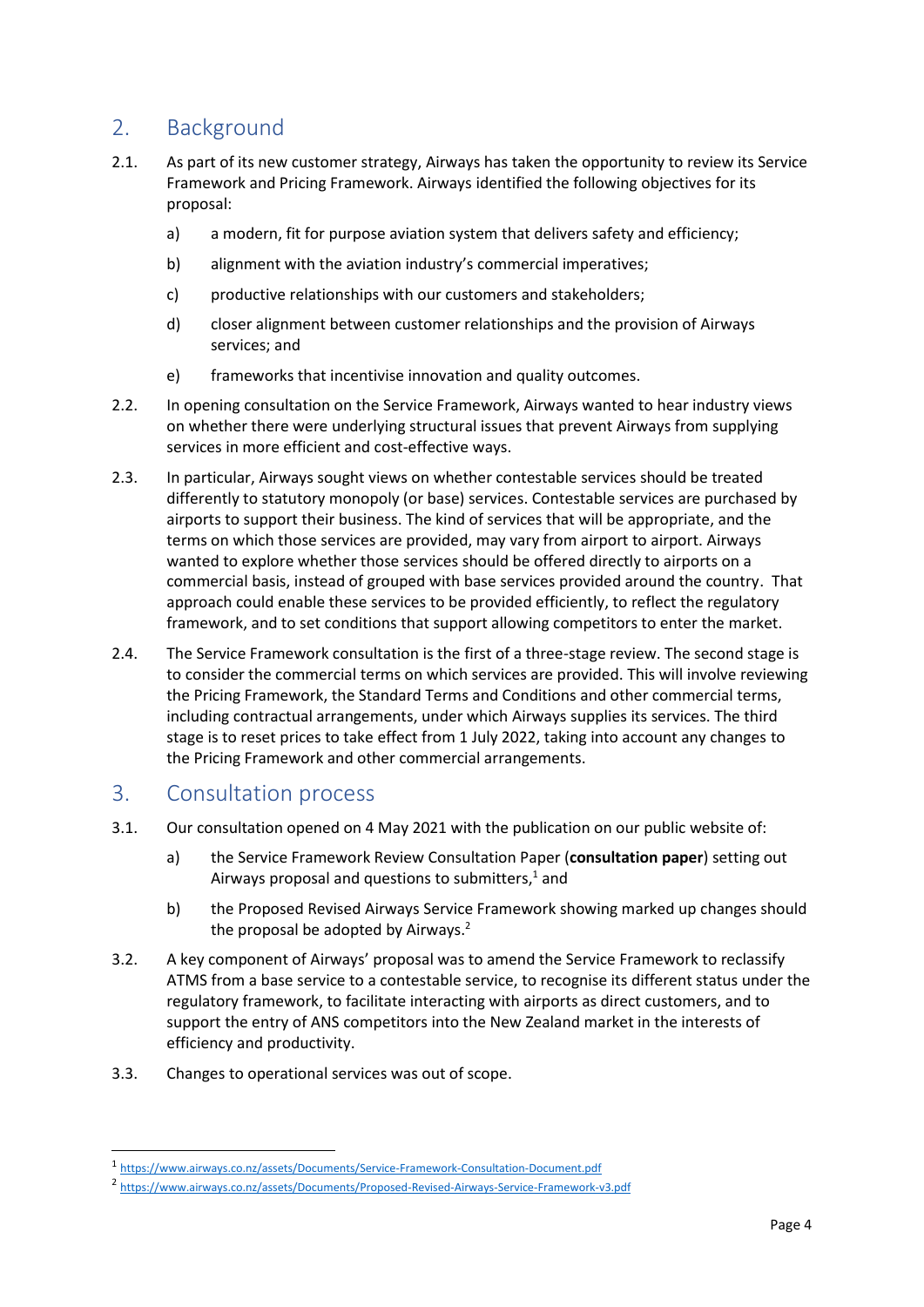- 3.4. The consultation paper asked submitters the following questions:
	- a) What role do you see Airways playing in the recovery of the aviation sector, and how can we support you in that process?
	- b) Do you have any comments on our timeline for consultation, and in particular, on the implementation of the new Service Framework?
	- c) What objectives do you think should guide the development of our Service and Pricing Frameworks?
	- d) Do you agree with our proposal to distinguish between contestable services and statutory monopoly services?
	- e) Do you support the direct charging to airports for Aerodrome Services? Do you agree that if contestable services and statutory monopoly services are distinguished in the way we have proposed, the former should be excluded from the Pricing Framework?
- 3.5. The consultation comprised a six-week submission period followed by a two-week crosssubmission period. All submissions and cross-submissions were published on the Airways public website. 3
- 3.6. Airways has carefully considered all the submissions received. It has made a decision that best accommodates the feedback received and is in accordance with the consultation principles set out in the consultation paper.

## <span id="page-4-0"></span>4. Analysis of submissions and cross-submissions

- 4.1. Airways received 14 submissions from:
	- a) Air New Zealand
	- b) Auckland International Airport Ltd
	- c) Aviation New Zealand
	- d) Board of Airline Representatives of NZ
	- e) Christchurch International Airport Ltd
	- f) Civil Aviation Authority of New Zealand
	- g) International Air Transport Association
	- h) Kapiti Coast Airport Ltd
	- i) Nigel Fitzhardinge
	- j) New Zealand Air Line Pilots Association
	- k) New Zealand Airports Association (**NZAA**)
	- l) New Zealand Aviation Federation
	- m) Rotorua Regional Airport Limited
	- n) Wellington Airport
- 4.2. Airways received 3 cross-submissions from:
	- a) Aviation Marine Engineers Association
	- b) NZAA
	- c) Rotorua Regional Airport Limited

<sup>3</sup> <https://www.airways.co.nz/about/performance-and-pricing/ans-services-and-pricing-explained/>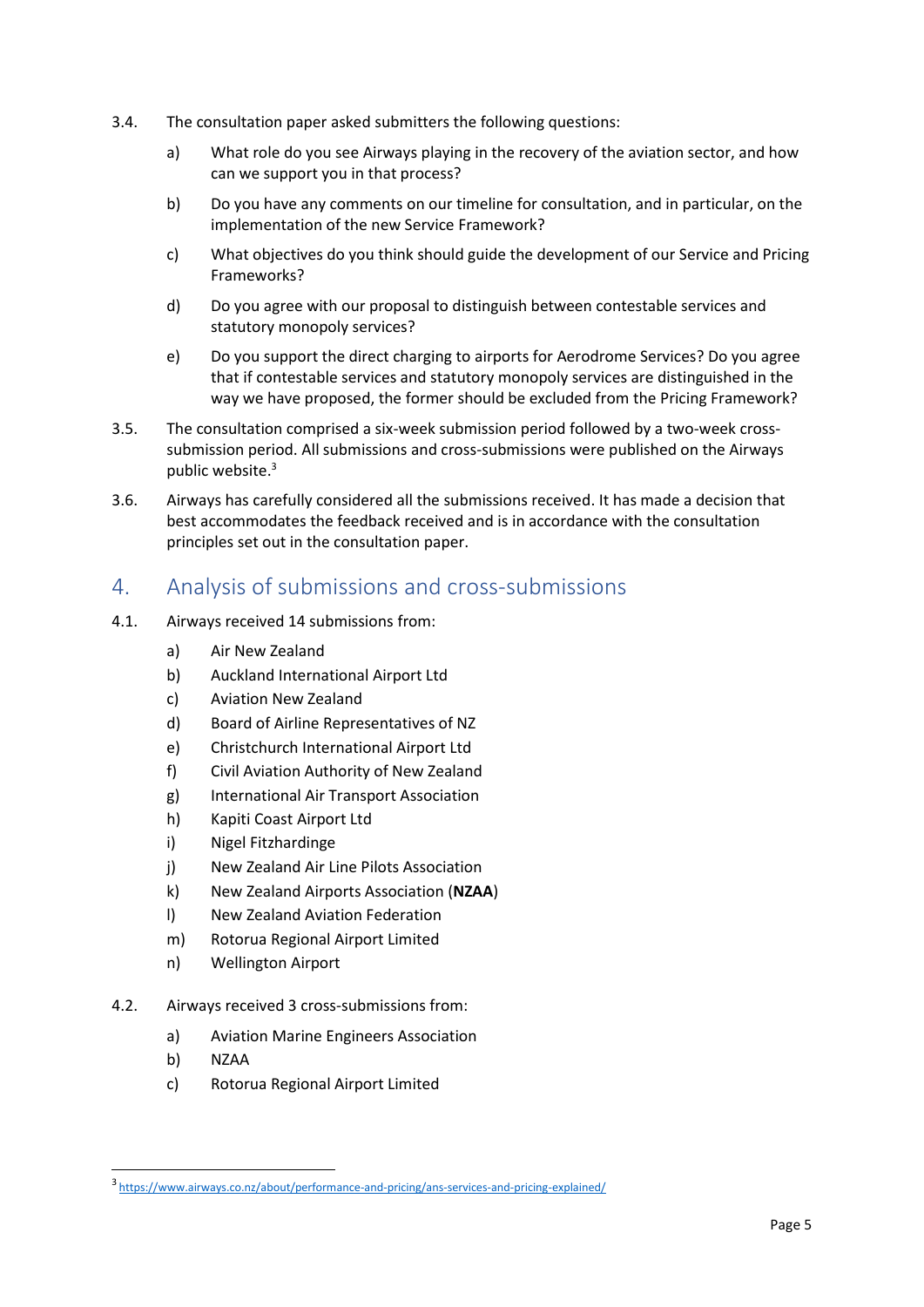- 4.3. Key themes drawn from the submissions and cross-submissions were:
	- a) Submitters supported Airways examining the current commercial structure, expressed sympathy for Airways' position, and recognised that it has a duty under the State-Owned Enterprises Act 1986 (**SOE Act**) to explore ways to provide its services as efficiently and cost-effectively as possible given the current economic environment. They suggested financial support may be required to ensure Airways is able to deliver the services required to support economic recovery from the effects of COVID-19.
	- b) Submitters recognised that the statutory framework distinguishes between ATMS and statutory monopoly services, but argued that although ATMS are contestable in theory, they face obstacles to be contestable in practice.
	- c) Submitters recognised that Airways had no intention to compromise safety. However, some expressed concerns about safety and operational implications if other ANSPs were to enter the market to provide ATMS at particular airports.
	- d) Submitters queried whether separating contestable services from base services would improve competition and efficiency, including where further ANSPs entered the market, without further changes to the regulatory environment to support contestability, and that further information and economic analysis was required to assess the case for change.
	- e) Submitters suggested Airways pause its review in light of both the Civil Aviation Bill which is shortly to be introduced to Parliament and a review of ANS proposed by the Ministry of Transport (**MoT**).

### <span id="page-5-0"></span>5. Airways' assessment

### Overall decision

- 5.1. Airways thanks submitters for their thoughtful and informed submissions. Airways has carefully reviewed and considered the submissions in coming to its decision.
- 5.2. Airways has decided not to proceed with its proposed amendments to the Service Framework to recognise the distinction between contestable and statutory monopoly services at this time. For now, ATMS will remain a base service in the Service Framework.

### Contestability and the proposed change to the Service Framework

- 5.3. Airways has a duty under the SOE Act to explore ways to provide its services as efficiently and cost-effectively as possible, and to act as a profitable business. Submitters have recognised that Airways operates under a light-handed regulatory regime and may choose to proceed with its proposal without submitter support. However, Airways has sought through this Service Framework consultation to consider the views of the community within which it operates.
- 5.4. A number of responses suggested that ATMS were not yet contestable in practice, while also expressing concerns about operational and safety concerns if competing ANSPs entered the market to provide ATMS at individual airports.
- 5.5. Under the current statutory arrangements, alternative ANSPs are already entitled to enter the market with the necessary certification. Alternatives including digital service solutions or in-sourcing by airports are a key challenge and opportunity for the industry. Whether further development of the regulatory framework is required to support contestability, or protect operational and safety considerations, is a matter for regulators. Airways will work collaboratively to support these discussions.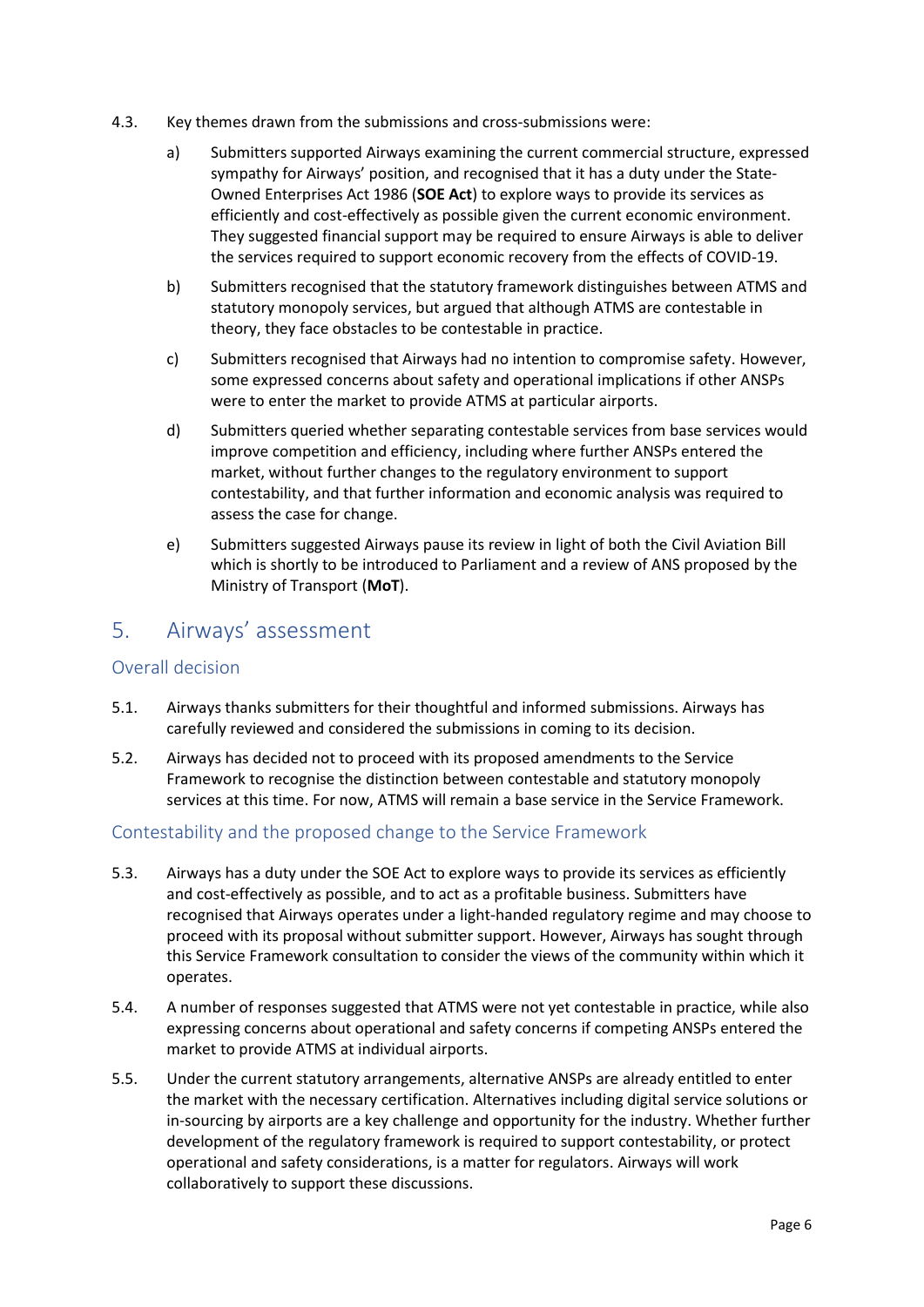- 5.6. Consumers (in particular, airports and airlines) are the most likely parties to invite competition, and should therefore be encouraged to commission their own competitive and economic analyses.
- 5.7. Airways remains of the view that recognition of the different status of contestable and statutory monopoly services can play a role in supporting the entry of other ANSPs, and promoting efficiency, productivity and innovation.
- 5.8. Nevertheless, we appreciate that the wider industry is not yet convinced of the merits of this change. Further analysis of the economic case, development of regulatory frameworks and exploration of what potential competitive entrants may emerge, may be helpful.<sup>4</sup> In the meantime Airways has decided not to implement the proposed change to the Service Framework.

#### Other changes to the Service Framework

- 5.9. Airways thanks submitters for their additional suggestions and feedback on a number of specific issues and operational matters.
- 5.10. Attached to this decision paper at Annexure A is the new revised Service Framework. Minor changes have been made to the previous version to bring the document up to date or to correct inaccuracies that were either raised by submitters or identified internally. The changes made have no bearing on the operational aspects of the services Airways provides.

#### Next steps

- 5.11. Airways will now proceed with the next phase of its review, which is to consider the commercial terms on which its services are supplied.
- 5.12. The current Service Framework records that Airways has four groups of customers: airlines and commercial aircraft operators, general aviation, airports, and the New Zealand Defence Force.<sup>5</sup> The consequence of the decision above is that Airways will continue with its current approach for the time being, that is generally charging airlines and general aviation users for ATMS provided at aerodromes. Airways will continue to engage airports as direct customers where they are willing, seeking a direct exchange of value for provision of services under negotiated terms. Such engagement with airports and reaching any subsequent agreements is not inconsistent with the current Service Framework.
- 5.13. As part of its consideration of the commercial terms on which it supplies its services, Airways will look at the Pricing Framework and the Standard Terms and Conditions under which Airways provides its services, as well as the arrangements it has with airports. This review will consider the extent to which service level agreements, posted terms or individual contracts are appropriate to govern provision of particular services. Bilateral and industrywide consultation will inform this process.

<sup>4</sup> In those circumstances it is not necessary to consider whether the proposed change should be deferred until the proposed MoT review is completed. The timing, scope and outputs of that review are currently uncertain, but Airways will engage and collaborate with regulators and industry as that develops.

<sup>5</sup> Airways does not agree with the suggestion made by some submitters that airports are not Airways' customers and cannot be required to pay for services under the statutory framework while insisting on the receipt of those services.